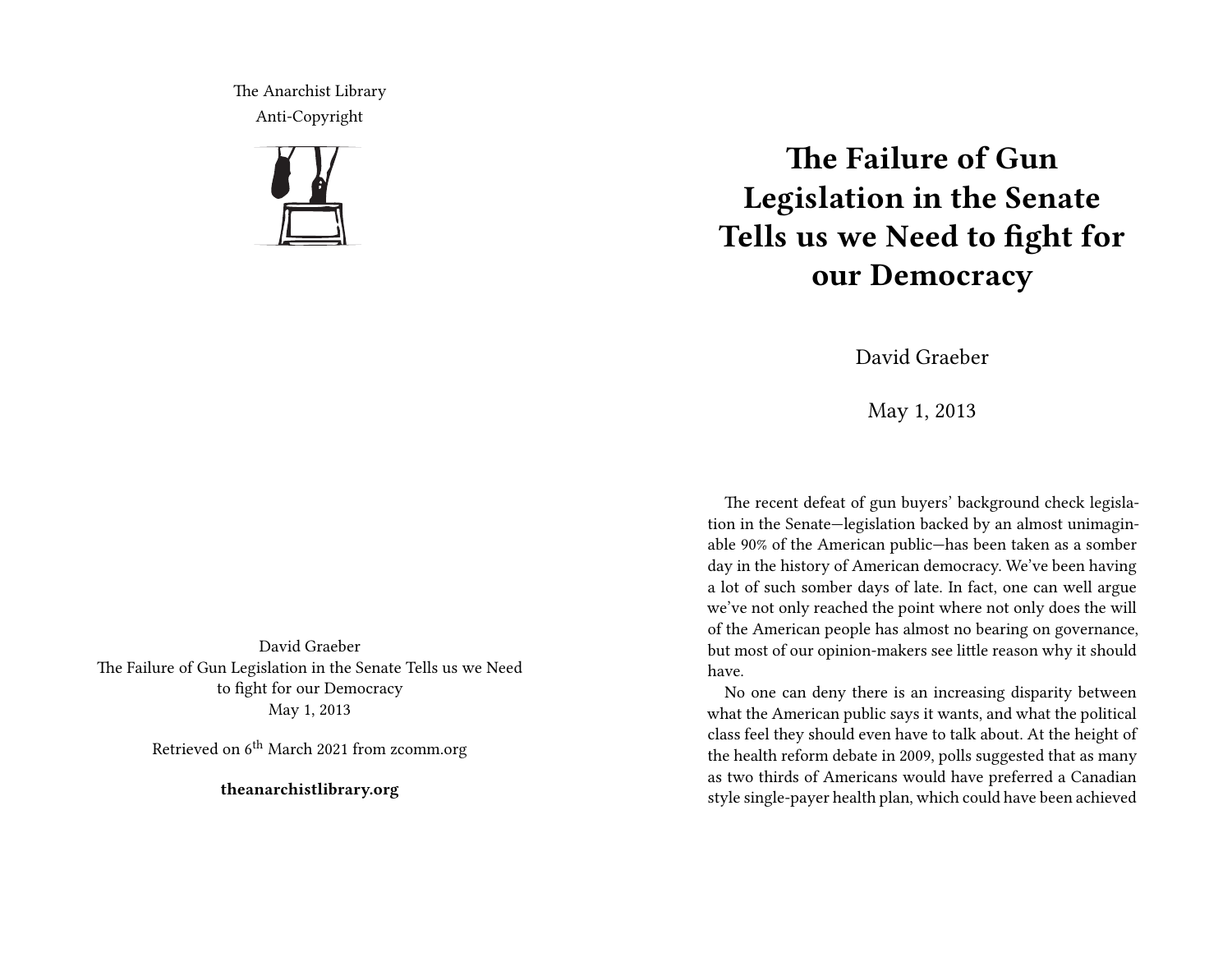fairly simply by expanding existing programs like Medicare. In Washington, and in the national media, it was not even seen as worthy of debate. On the other side, overwhelming majorities even of Republicans, let alone Democrats, make clear the last thing we should be talking about is cutting social security benefits, yet we have a President and political class that—despite the lack of any immediate crisis —seem almost obsessively determined to figure out an excuse to do so.

On one level we all know why this happens. Lobbyists for powerful moneyed interests control the terms of debate. Any proposal would be strongly opposed by, say, the Gun Lobby, or the Health Insurance Lobby, is simply not considered serious, no matter how much popular support it has. But what's really startling is the indifference with which this situation is greeted by America's talking classes, even those who represent themselves as (and in many cases at least, actually do sincerely see themselves to be) the guardians of America's democratic traditions. Each new outrage is greeted with at best a minor flurry of concern, usually followed by some wistful complaints about the "dysfunctional culture" in Washington—complaints which, if they lead to anything, lead only to pleas for politicians to stop fighting and build a "pragmatic," "centrist" consensus that is, to effectively do away with any remaining difference between the two parties and eliminate popular input into politics entirely.

Even fundamental structural issues are shrugged away. Politicians and journalists who regularly hold out American democracy as a beacon to the world never seem to reflect on what the world is supposed to make of the fact that, say, 2/3 of the American public who don't happen to live in swing states effectively have no say in who gets to be the President, or that we can have House elections, as we did in 2012, where a majority of voters can choose candidates from one party and watch the other party win the election anyway.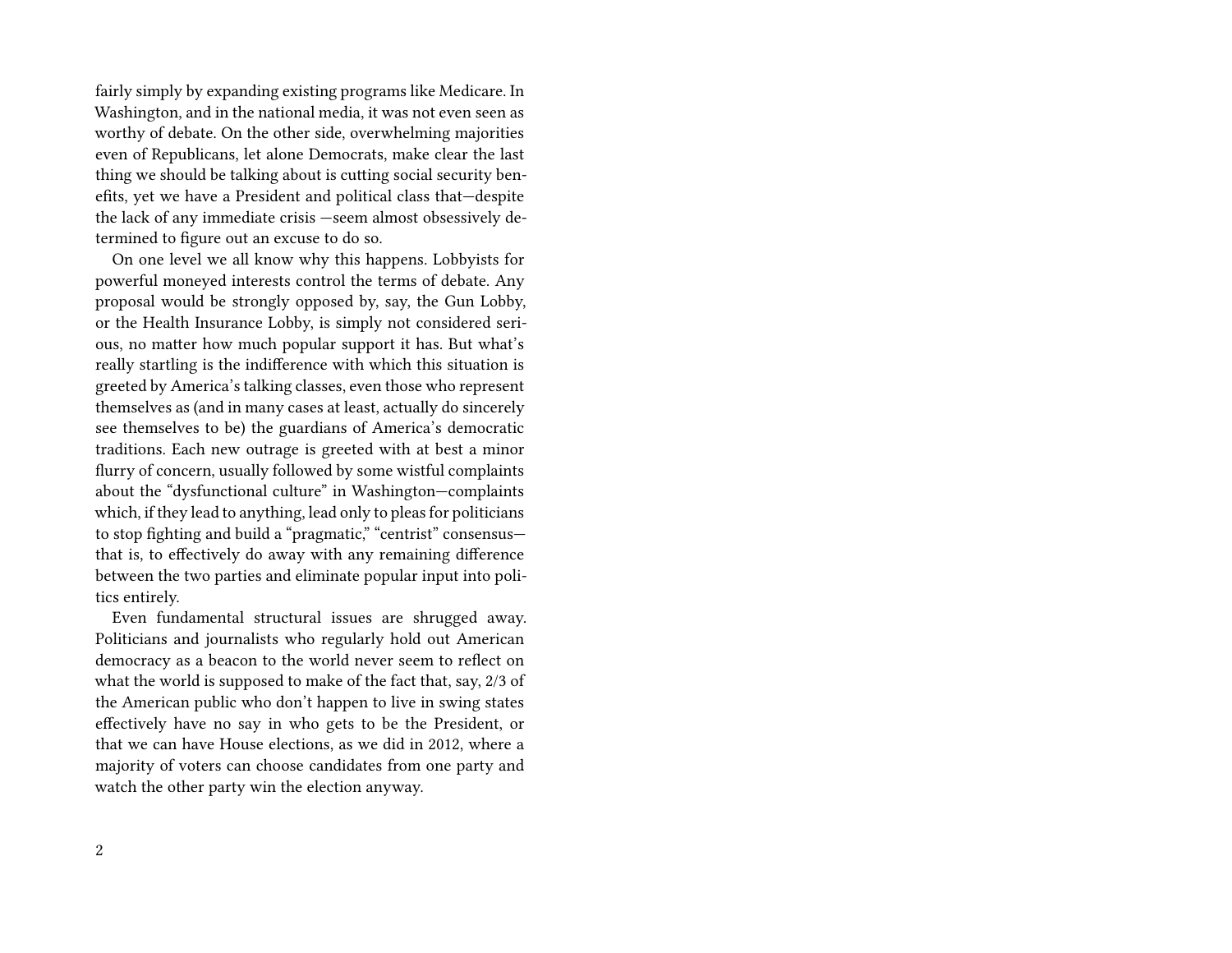One can only conclude that for most of our official opinionmakers, the word "democracy" no longer has anything, really, to do with popular will. It refers to a structure of authority. "Democracy" for them means that elaborate architecture of checks and balances created by the Framers of the Constitution, the fact that elections, appointments, congressional votes and judicial and executive decisions take place according to established laws, bylaws, traditions, and procedures. It means following the rules laid down by the Founding Fathers and their later, duly authorized, interpreters. Hence in the event of a crisis, the press feels that it's first loyalty is not to what the public wants, or even really to the facts, but above all, to maintaining public faith in the legitimacy of what they consider "democratic institutions." This came out very clearly during the dispute over the Bush-Gore election of 2000. No one contested that Gore was the choice of the majority of American voters. It was not at all clear that Bush was the choice of the majority of Florida voters (and as it later turned out, he was not.) But after a Supreme Court decision in which a majority of justices barely disguised the fact that they were intervening to stop the ballot-counting on the basis of their own personal political preferences, the media instantly declared the issue over—many openly admitting that they felt pointing out that the Court had effectively engaged in a judicial coup would be irresponsible, since it would undermine popular faith in the integrity of "democratic institutions."

II:

## DEMOCRACY WAS NEVER A GIFT: WE TOOK IT

All nations, all societies, have their founding myths. Back in the  $18<sup>th</sup>$  century, Enlightenment thinkers tended to assume that nations were originally created by great lawgivers, men like Solon or Lycurgus, who created their constitutions, and thus, that the "spirit of the laws" shaped what kind of people their inhabitants were ultimately to become. John Adams, James Madison, and Thomas Jefferson were raised on such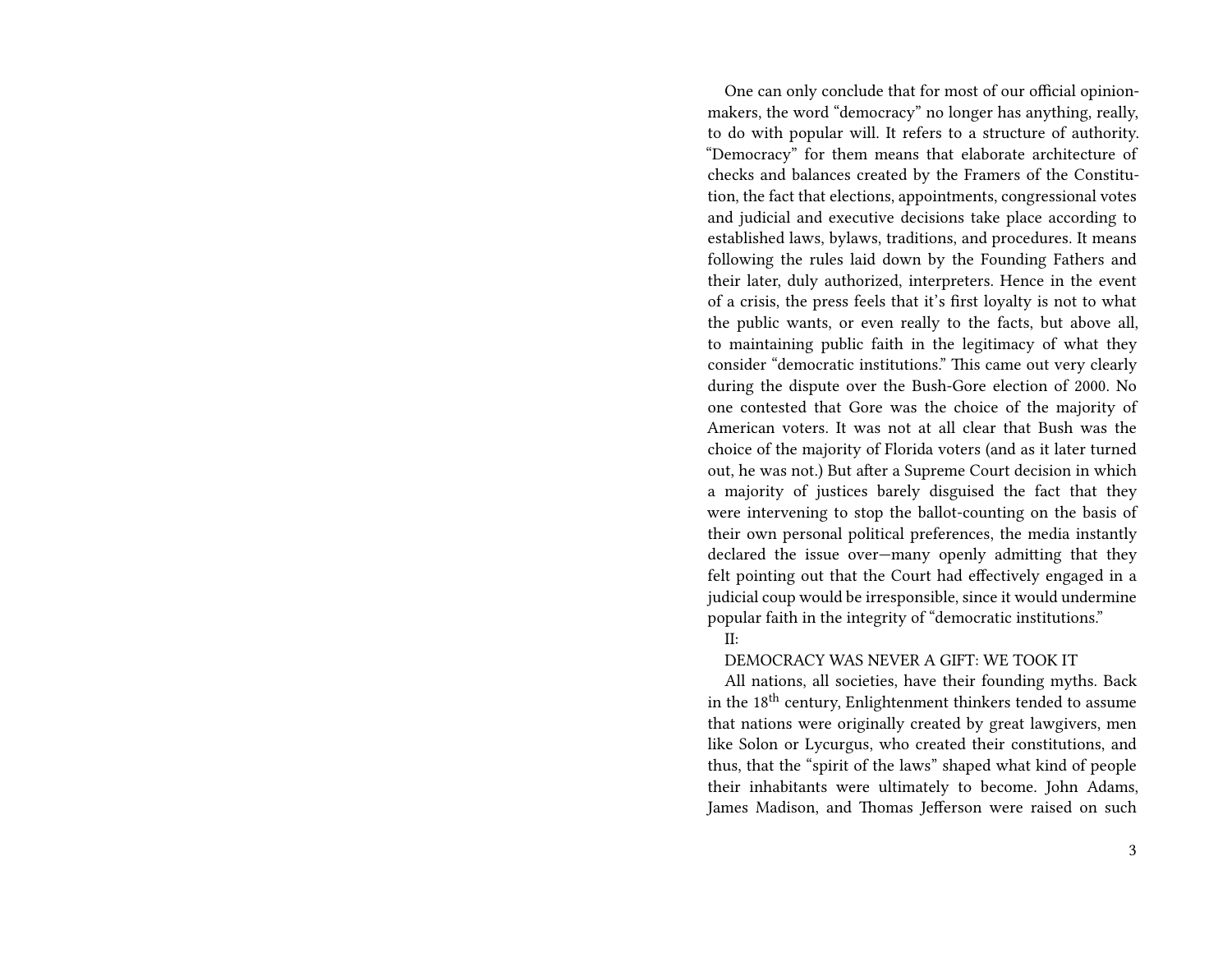ideas. It seems unlikely that there's anywhere this really happened. But here in the United States, they tried to put theory into practice; and so we still insist that "democracy" was something given us by great lawgivers, that we are "a nation of laws and not of men," and that this institutional structure has been the basis of our democratic spirit, and our rights and freedoms, ever since.

But there's a basic problem here. Nowhere in the Declaration of Independence or Constitution does it say anything about the United States being a democracy. In fact, men like Adams, Madison, and even Jefferson were staunchly opposed to democracy, which they defined as "the powers of government exercised by the people"—whether directly through popular assemblies, or by extension, through the direct election of representatives closely bound to the popular will. Most were also quite explicit about their reasons. How could we possibly have majority rule, wrote John Adams, in a country where only one or two million people own any significant amount of property, and 9 million do not? It could only led to the cancellation of debts and expropriation of the wealthy. One need only glance at the opening remarks of the Constitutional Convention of 1789, delivered by George Washington protégé Edmund Randolph, then Governor of Virginia, to get a sense of why they felt that system of checks and balances needed to be created:

Our chief danger arises from the democratic parts of our constitutions. It is a maxim which I hold incontrovertible, that the powers of government exercised by the people swallows up the other branches. None of the constitutions have provided sufficient checks against the democracy. The feeble Senate of Virginia is a phantom. Maryland has a more powerful senate, but the late distractions in that State, have discovered that it is not powerful enough. The check established in the constitution of New York and Massachusetts is yet a stronger barrier against democracy, but they all seem insufficient.

US political system into one of institutionalized bribery by simply relabeling bribes as "fund-raising" and "lobbying" and then making most of them formally legal, without significant complaint. Similarly it makes it possible to suppress attempts to create old-style social movements objecting to such corruption using militarized force with barely a peep from the liberal establishment. After all, such people aren't playing by the rules.

Most Americans are cut out of the system entirely. The fact that their views on policy issues have been rendered largely irrelevant is just the tip of the iceberg. Many are becoming increasingly alienated from even the most basic institutions of society. If being middle-class means above all having a sense that the institutional structure which frames one's existence the government, schools, police, even financial industry—are, or at least ought to be, there for one's benefit, then it's hardly surprising that, for the first time in living memory, a majority of Americans are telling pollsters that they no longer consider themselves middle class. But it leaves the honest observer wondering in what sense, precisely, the United States can still be called a democratic society.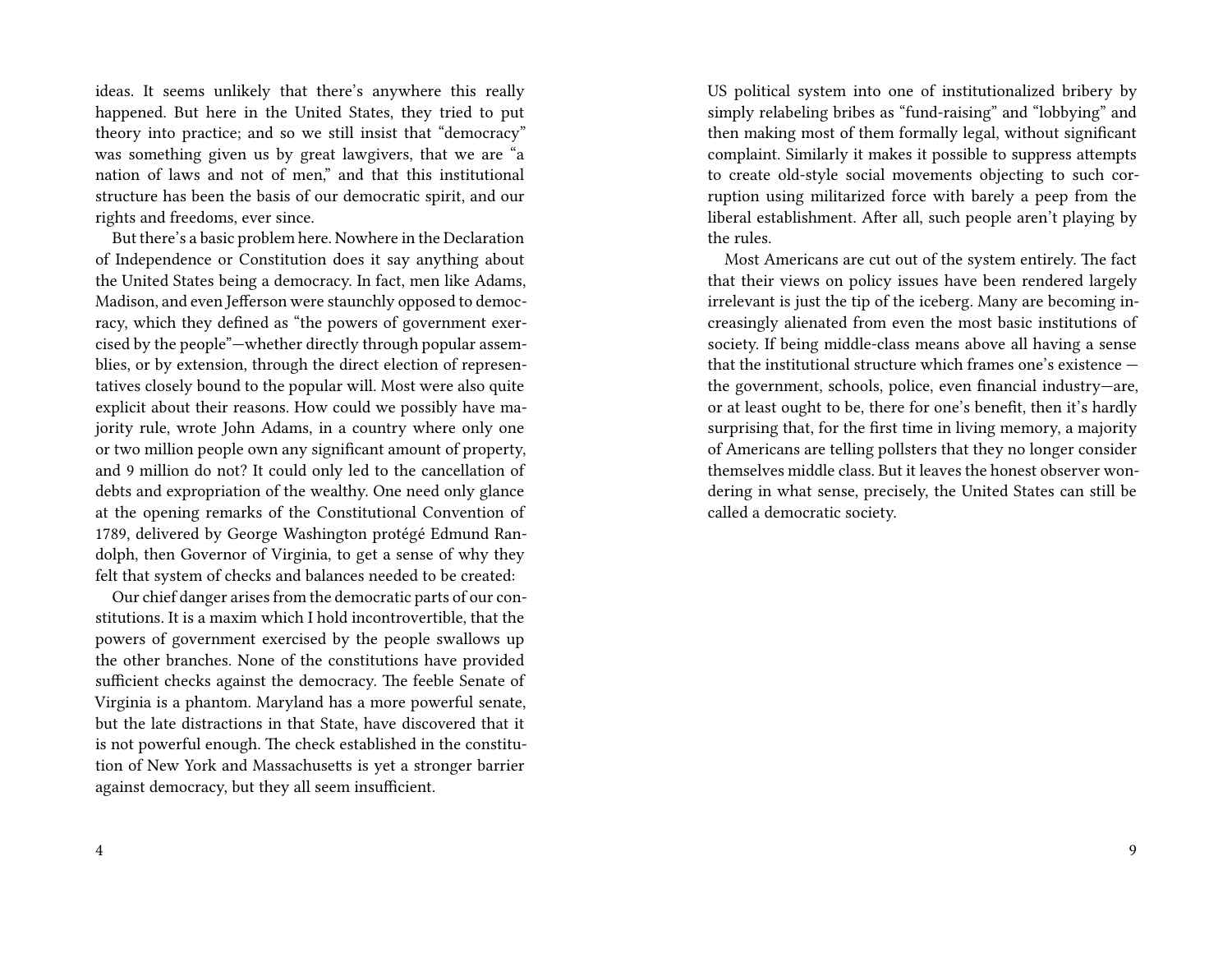lawyers, designers and marketing consultants. Their sensibilities are profoundly anti-democratic. Most assume ordinary Americans are not particularly bright, and that matters of governance are best left to professionals such as themselves. But they are obsessed with form. Rules, procedures, etiquette, respect for institutional norms, and the maintenance of at least the external show of civility, are everything to such people; divisive ("unprofessional") behavior anathema even if it gets results. That too came through quite clearly in the battle over health care reform. Again and again we heard politicians like Obama declaring that what Americans really want was a change in the "divisive climate" in Washington—as if what was really important to the average working class single mother of two, desperate to ensure her children have access to regular medical check-ups, is whether politicians in Washington are being nice to one another. Only to someone who spent their entire careers surrounded by elite professionals would be blind to the obvious: that most humans in such a situation would not have cared less if Obama had personally kneecapped Joe Lieberman and couple Republican senators to boot, if it had meant even a 40% cut to their deductible. Hence widespread working class disgust at those who woo their votes on economic grounds. At least Republicans are goal-oriented—even if the goals are not their own.

Such sensibilities dominate the media, as well, if for no other reason than that journalists are themselves highly paid professionals. Thus while the content of US News might be skewed sharply Republican (Republican talking heads are twice as likely to be interviewed on CNN than Democrats), its forms and sensibilities are those of the procedure-obsessed center-left. In such a world, it makes perfect sense to see "democracy" as the gift of enlightened lawyers, popular participation as problematic or unimportant, and almost any form of corruption as acceptable if worked out through proper legal channels: which is why it has been possible to turn the

8

Instead of the democracy of ancient Athens, the new state was to be a Republic, modeled on Rome, which, the founders (being good classical scholars) argued had the perfect balance between monarchy (the President was to be an elected monarch), the oligarchic (the Senate, which was to be composed of wealthy landholders), and a Congress with carefully limited democratic powers—largely, on the principle of "no taxation without representation" to handle finance. True power, they argued, would be held by a "natural aristocracy" of educated lawyers, drawn from the propertied classes, with the wealth and leisure to separate themselves from the battling interests of the masses and think about the greater good.

At that time, in fact, the word "democracy" was used—by politicians, at least—largely as a term of abuse, in fact almost interchangeably with "anarchy" or "mob rule." A few radicals did sometimes call themselves "democrats," but mainly for shock value, in much the same later radicals would call themselves "anarchists" or "queers." But over time more and more did. By the 1830s, Andrew Jackson started calling himself a "democrat" when running for office, and won, and before the decade was out, everyone was using the term. The Republican structure that was created to prevent what Washington once called "the horrors of democracy" was itself relabeled "democracy" and we have been calling the system that ever since.

The obvious question is: Why did a one-time term of abuse like "democracy" had such appeal to American farmers and mechanics that eventually, even politicians eventually had to start using it? And what did it mean to them? The entire story has yet to be told. But clearly, it had something to do with that "democratic spirit" later celebrated by Tocqueville and Whitman, an ideal of individual equality, freedom, and at least the aspiration for forms popular self-governance that was rarely fully realized, or even, completely articulated. It was the driving force behind the revolution itself, with its great popular

\*